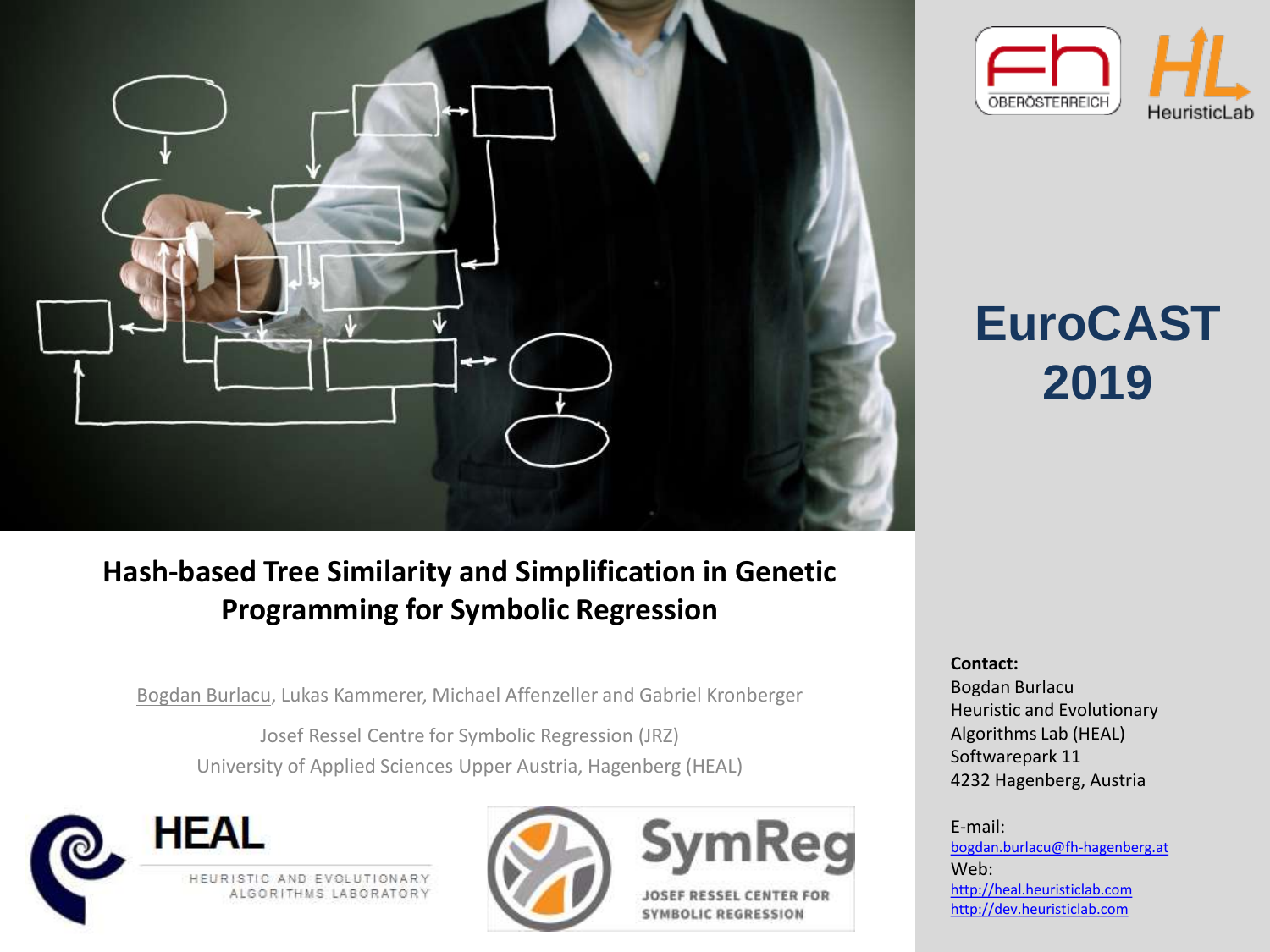## **Hashing of Symbolic Expressions**

#### **Similar in concept to Merkle trees** G

- Every leaf node is labelled with the hash of a data block
- Every non-leaf node is labelled with the cryptographic hash of the labels of its child nodes

## **But different**

- Initial node hash values
- Sorting of child nodes
- Non-cryptographic
- **Same hash** → **isomorphism**
	- Hash trees  $\rightarrow$  postfix sequences
	- Efficient comparison (=tree distance)

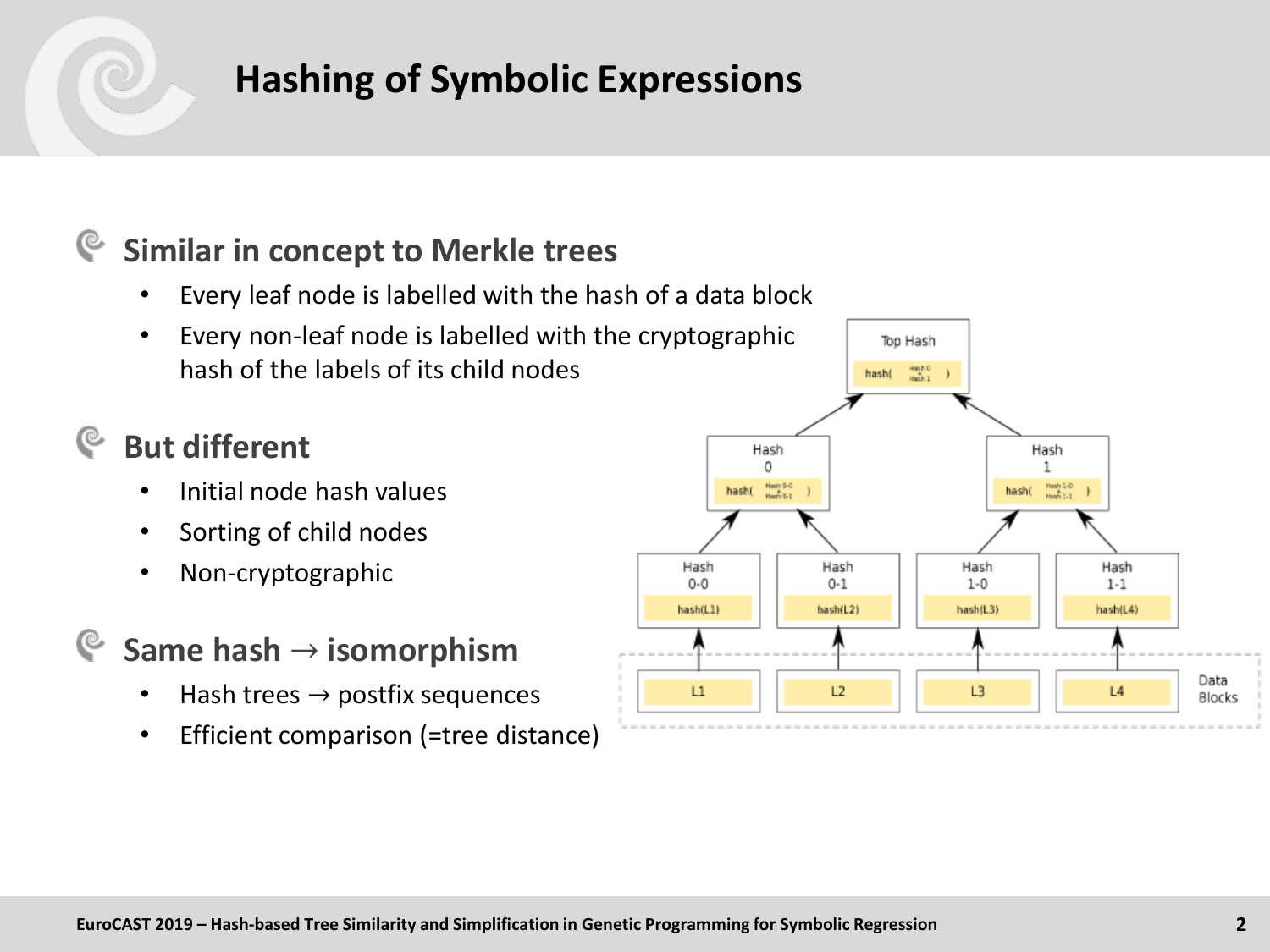## Algorithm 1: Tree hash algorithm

- **input** : A symbolic expression tree  $T$ **output:** A sequence of hash values for each node in  $T$  in postorder
- 1  $nodes \leftarrow Postorder(T);$
- $hashes \leftarrow \text{empty hash value array};$
- foreach node  $n$  in nodes do 3
- $H(n) \leftarrow$  an initial hash value (for leaf nodes, it will remain unchanged); 4
- if  $n$  is an internal node then 5
- if  $n$  is commutative then 6
	- Sort the child nodes of  $n$ ;
- $hashes \leftarrow Hash(Children(n), H(n));$ 8

9 return hashes;

 $\overline{7}$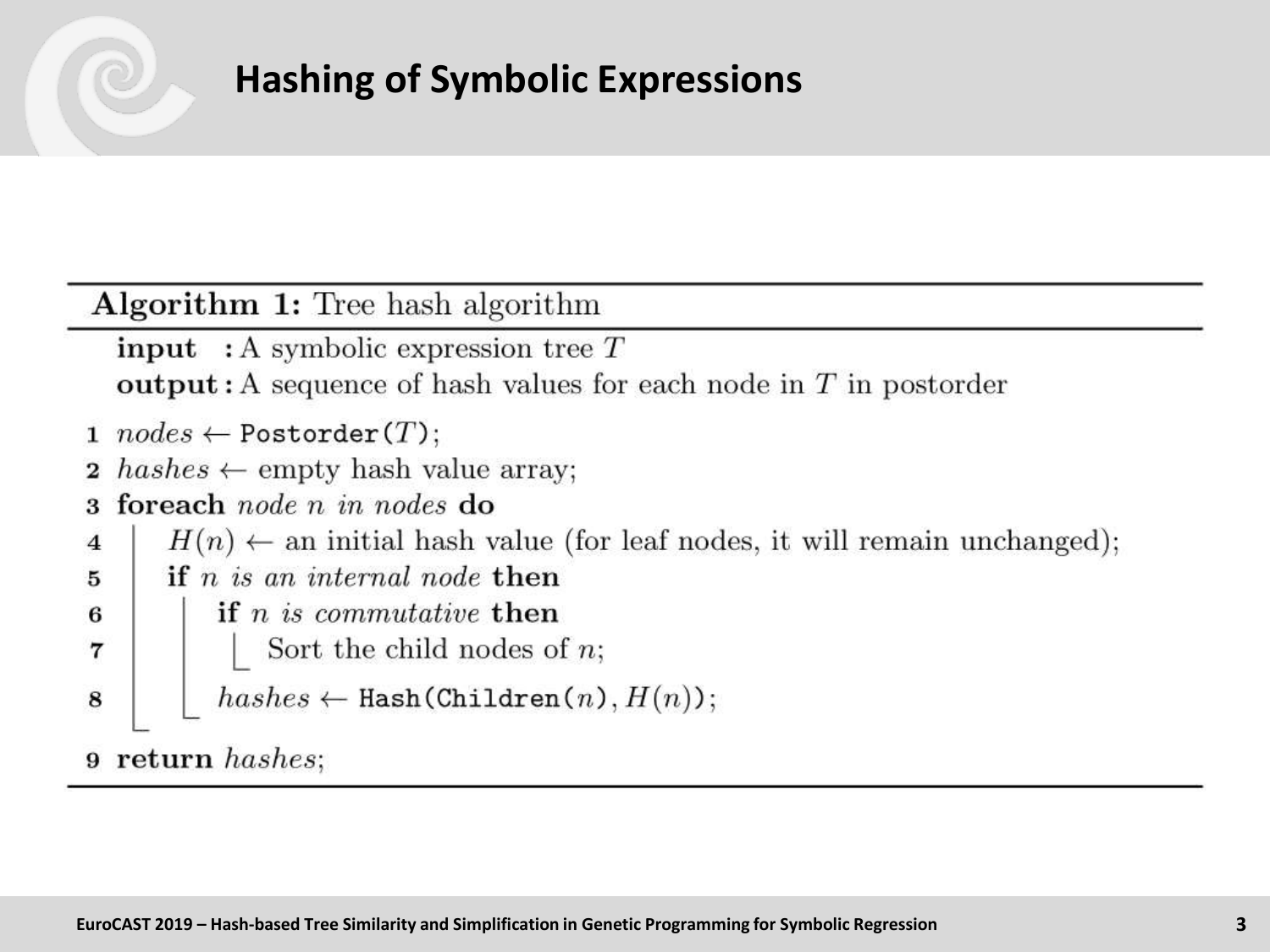## **Hashing Example (1)**

$$
F(x, y, z) = c_1 x + c_2 yz + c_3 x
$$

- Postfix representation:  $c3 \times * c2 \times * z * + c1 \times * +$
- Tree representation

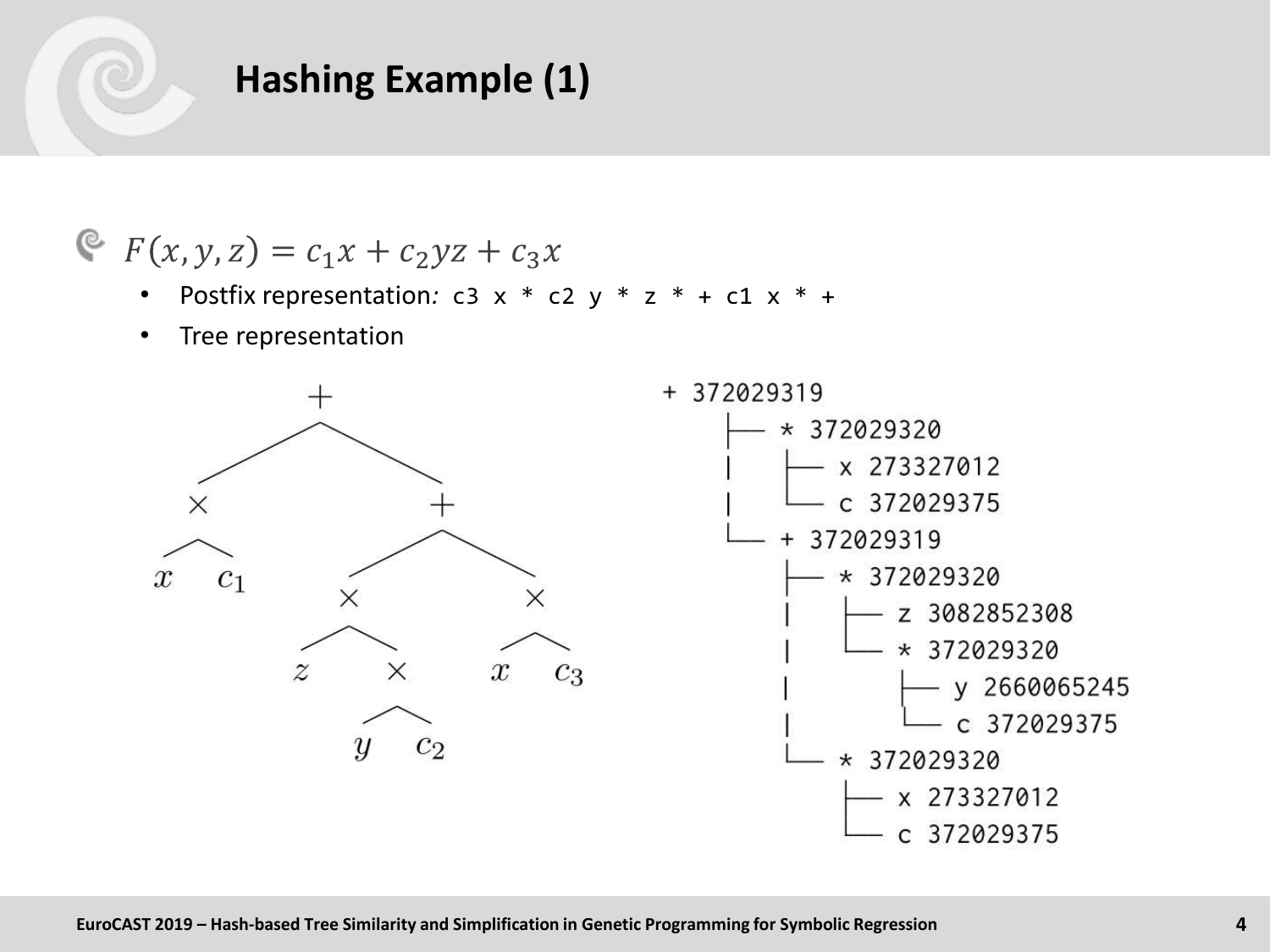## **Hashing Example (2)**

$$
F(x, y, z) = c_1 x + c_2 yz + c_3 x
$$

• Steps (b) and (d) only required for simplification



- Tree hash value: <sup>676898112759031040</sup>
- Terms with the same hash value can be simplified according to arithmetic rules
- $F_{simplified}(x, y, z) = c_4 x + c_5 yz$  (original constants folded)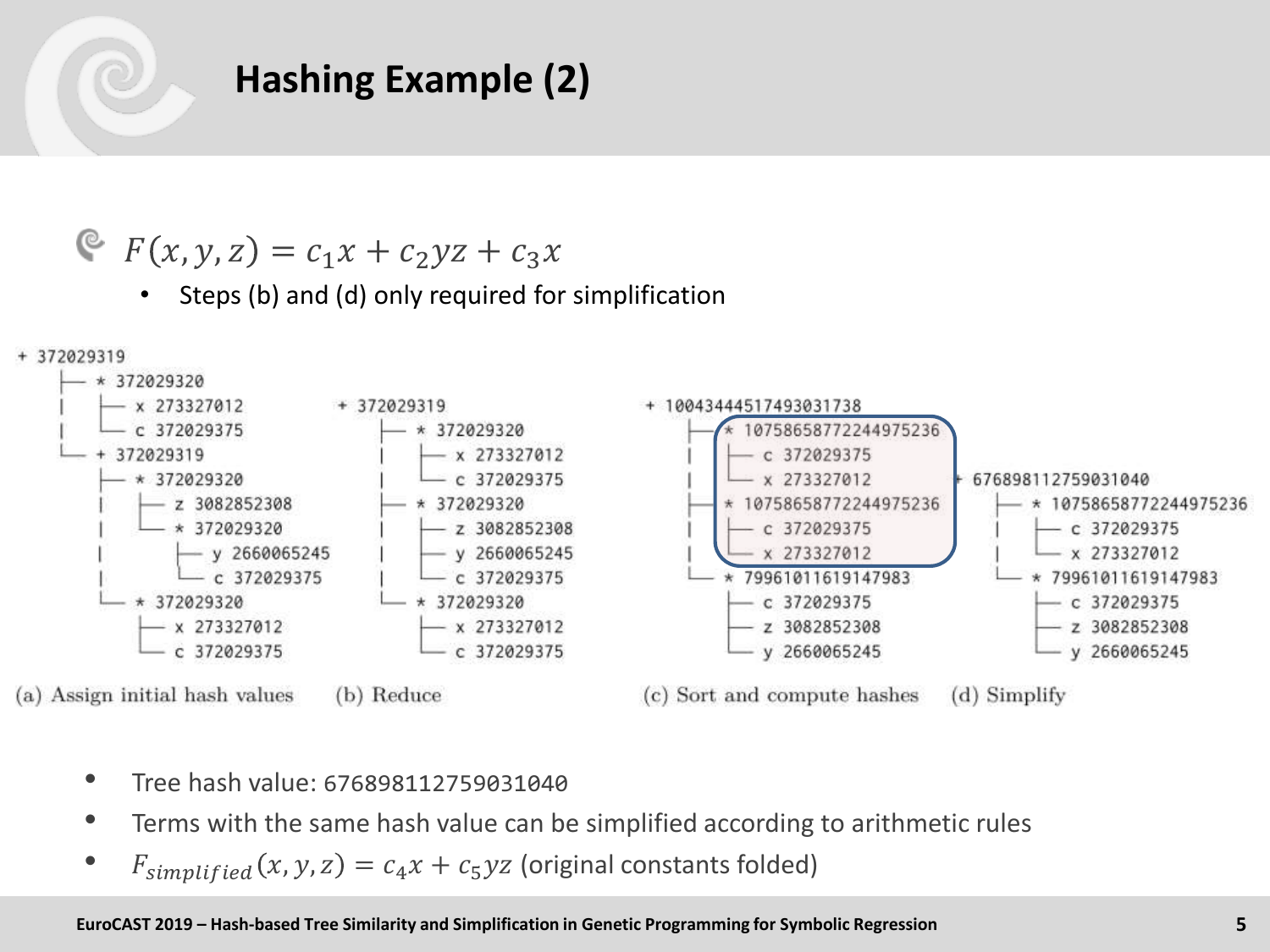## **Fast Distance Matrix Calculation**

#### ্ত **Algorithm**

1. Hash all trees into sequences of hash values

$$
\{T_1, ..., T_n\} \to \{H_1, ..., H_{n-1}\}
$$

- 2. Sort all hash sequences
- 3. Simple merge-count to calculate tree distance

## **Validation**

- Identical results to bottom-up tree distance [Valiente, 2001]
- Improved performance
- Performance test: 5000 random trees

**TABLE I** RUNTIME PERFORMANCE OF HASH-BASED TREE DISTANCE VS THE **BOTTOM-UP TREE DISTANCE** 

| Tree distance method     | Elapsed time (s) | Speed-up |
|--------------------------|------------------|----------|
| Bottom-up                | 1225.751         | 1.0x     |
| Hash-based (single-mode) | 297.521          | 4.1x     |
| Hash-based (batch-mode)  | 3.677            | 333.3x   |

Algorithm 3: Merge-count hash values **input**: Two sorted hash arrays  $H_1$  and  $H_2$ output: The number of common hash values  $0, i \leftarrow 0$ , count  $\leftarrow 0$ : 2 while  $i < |H_1|$  and  $j < |H_2|$  do if  $H_1[i] = H_2[j]$  then 3  $count \leftarrow count + 1;$  $\overline{4}$  $i \leftarrow i + 1$ : 5  $j \leftarrow j+1$ ; 6 else if  $H_1[i] < H_2[j]$  then  $\overline{7}$  $i \leftarrow i+1$ :  $\overline{\mathbf{x}}$  $\ddot{9}$ else  $j \leftarrow j+1;$ 10  $2 \cdot count$ 11 return 1 - $H_1| + |H_2|$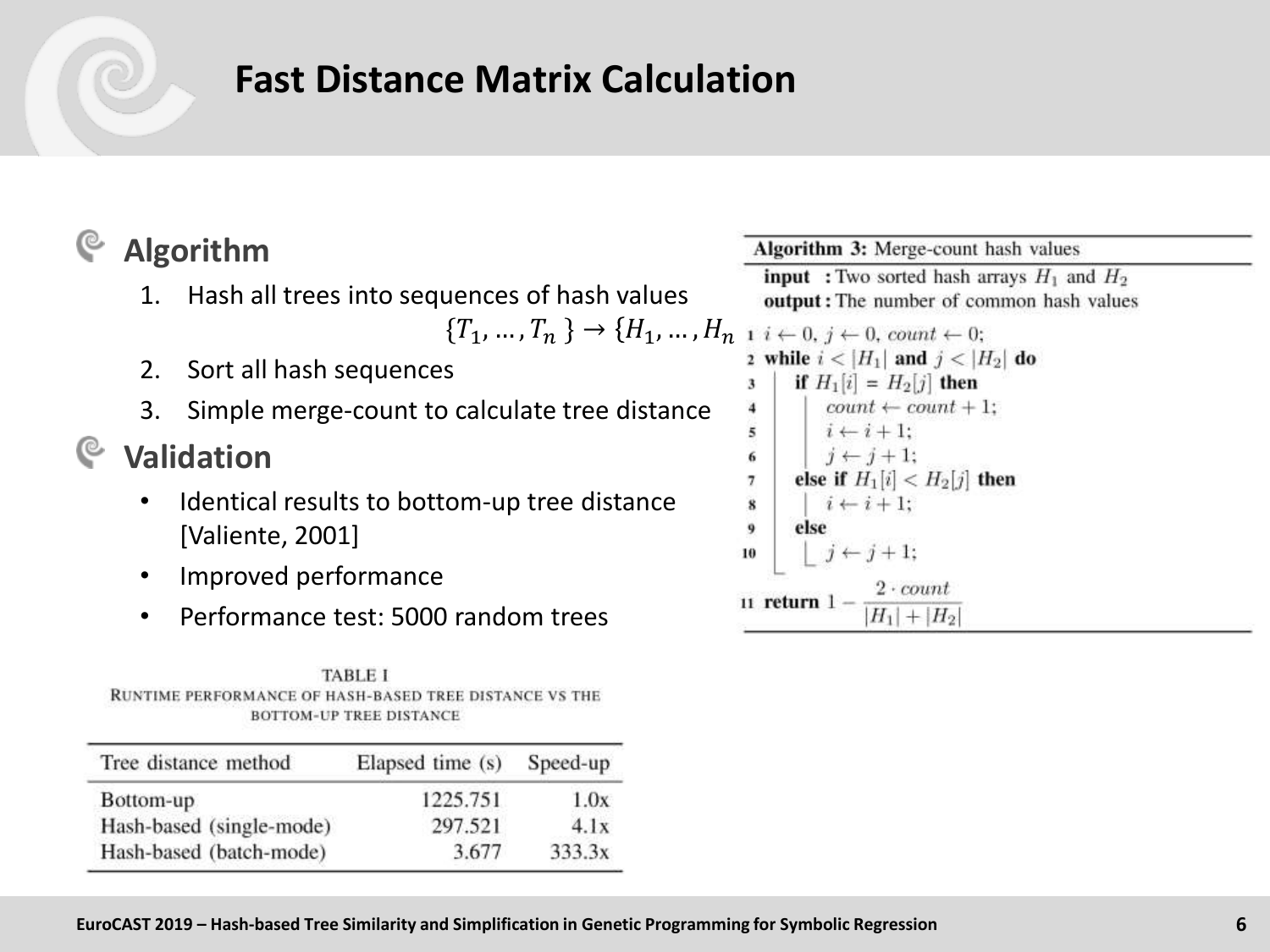



### Population Similarity Matrix Compute Performance (N=1000)

Average tree length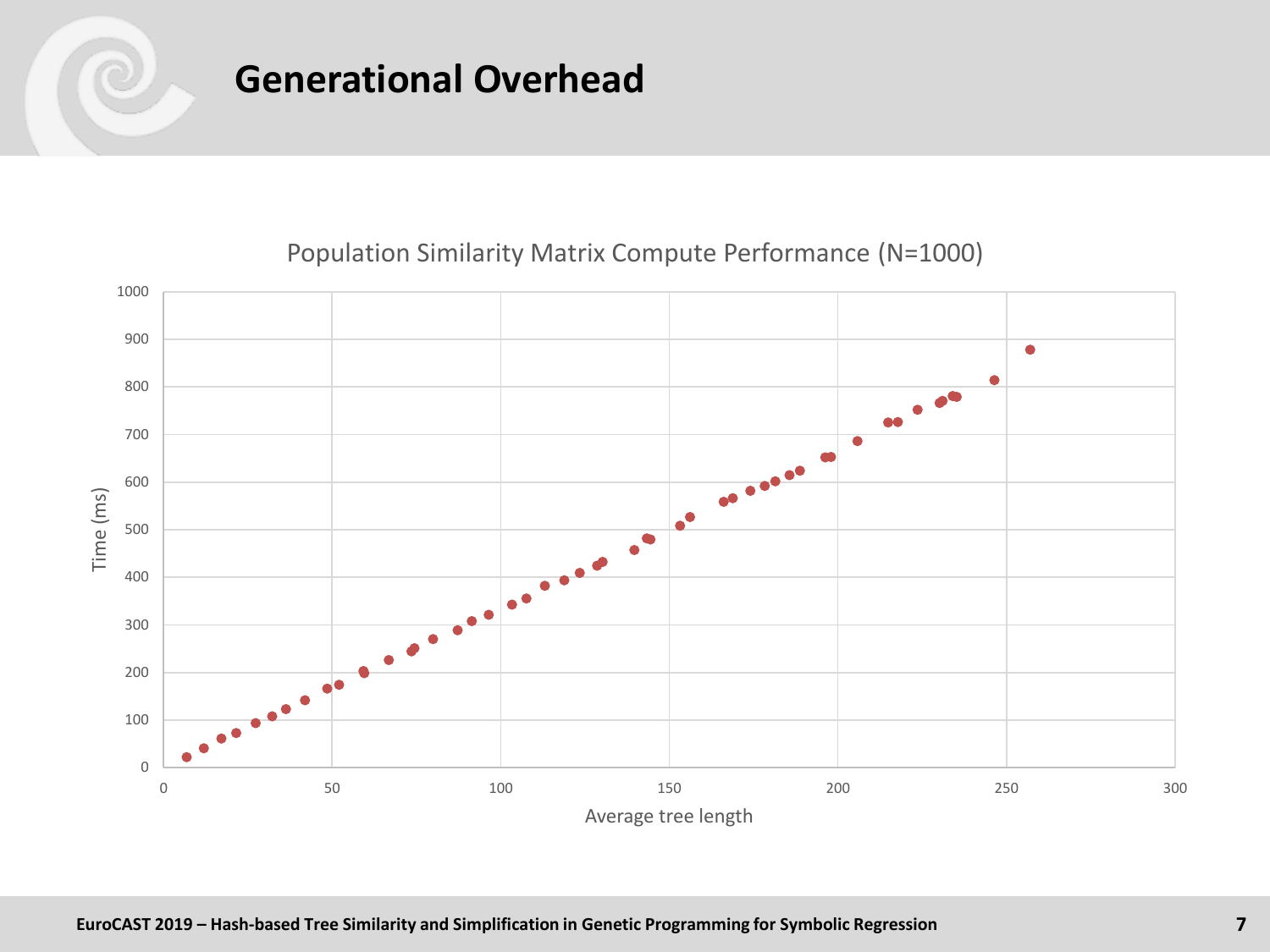## **Distance-based Diversity Control**

## **Idea**

- Compute distance matrix every generation
- For each individual, compute average distance to the rest of the population
- Promote diversity: focus on exploration, favour individuals that are farther from the rest

## **Structural and semantic diversity**

- Tree distance inherently structural
- Tree semantics: include node coefficients in hash value calculation
- "strict" hashing  $\rightarrow$  distinguish same structures with different semantics (coefficients)

## **Implementation**

- Standard GA: weighted sum between fitness and average tree distance
- NSGA-II: average tree distance as secondary objective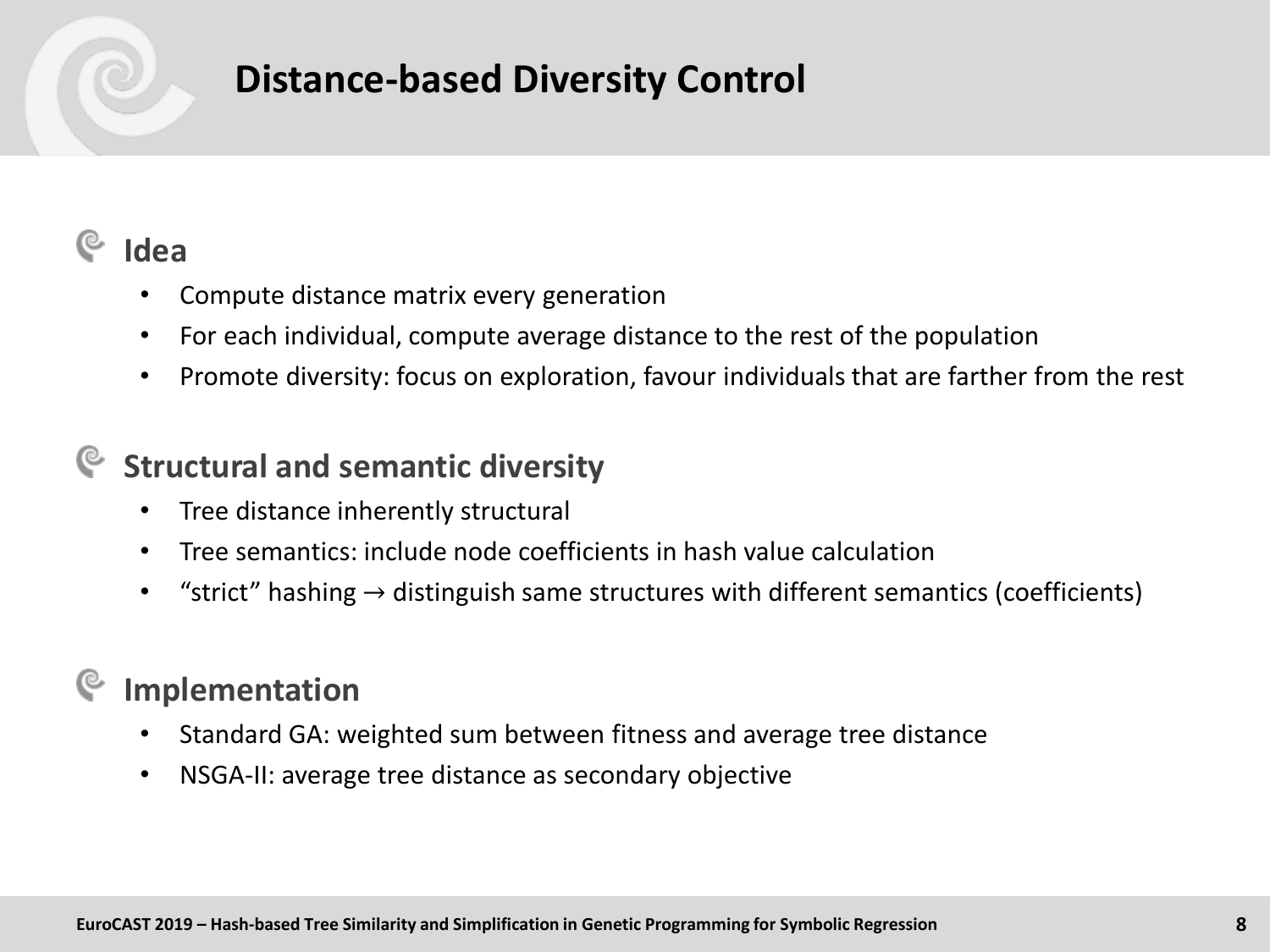## **Empirical Analysis**

#### **Algorithms: NSGA-2, GA, GA with diversity penalty term** G

| Population size       | 1000                                                                        |
|-----------------------|-----------------------------------------------------------------------------|
| Generations           | 500                                                                         |
| Crossover probability | 100%                                                                        |
| Crossover operator    | Subtree crossover                                                           |
| Mutation probability  | 25%                                                                         |
| Mutation operator     | Remove branch, replace branch, change node type, one-point mutation         |
| Selector              | Tournament (GA) / Crowded tournament selector (NSGA-2), tournament size = 5 |
| Tree initialization   | Probabilistic tree creator (PTC2)                                           |
| Maximum tree length   | 50                                                                          |
| Maximum tree depth    | 12                                                                          |
| <b>Function set</b>   | $(+,-, \times, \div, exp, log, sin, cos, square)$                           |

#### **Benchmark problems:** G

- Vladislavleva  $(F_1, ..., F_8)$
- Breiman-I, Friedman-I, Friedman-II
- Poly-10, Pagie-1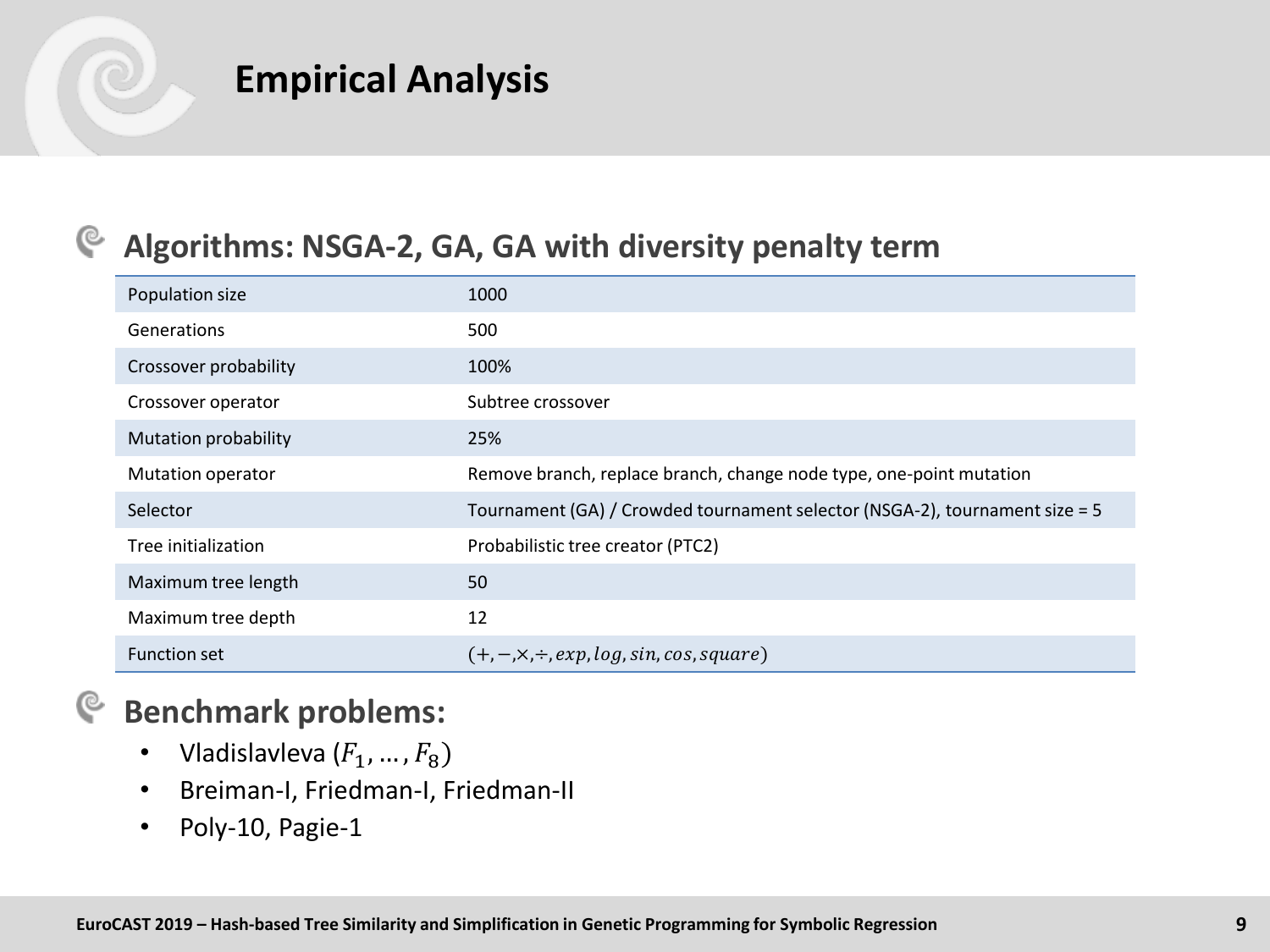## **Training Solution Quality**

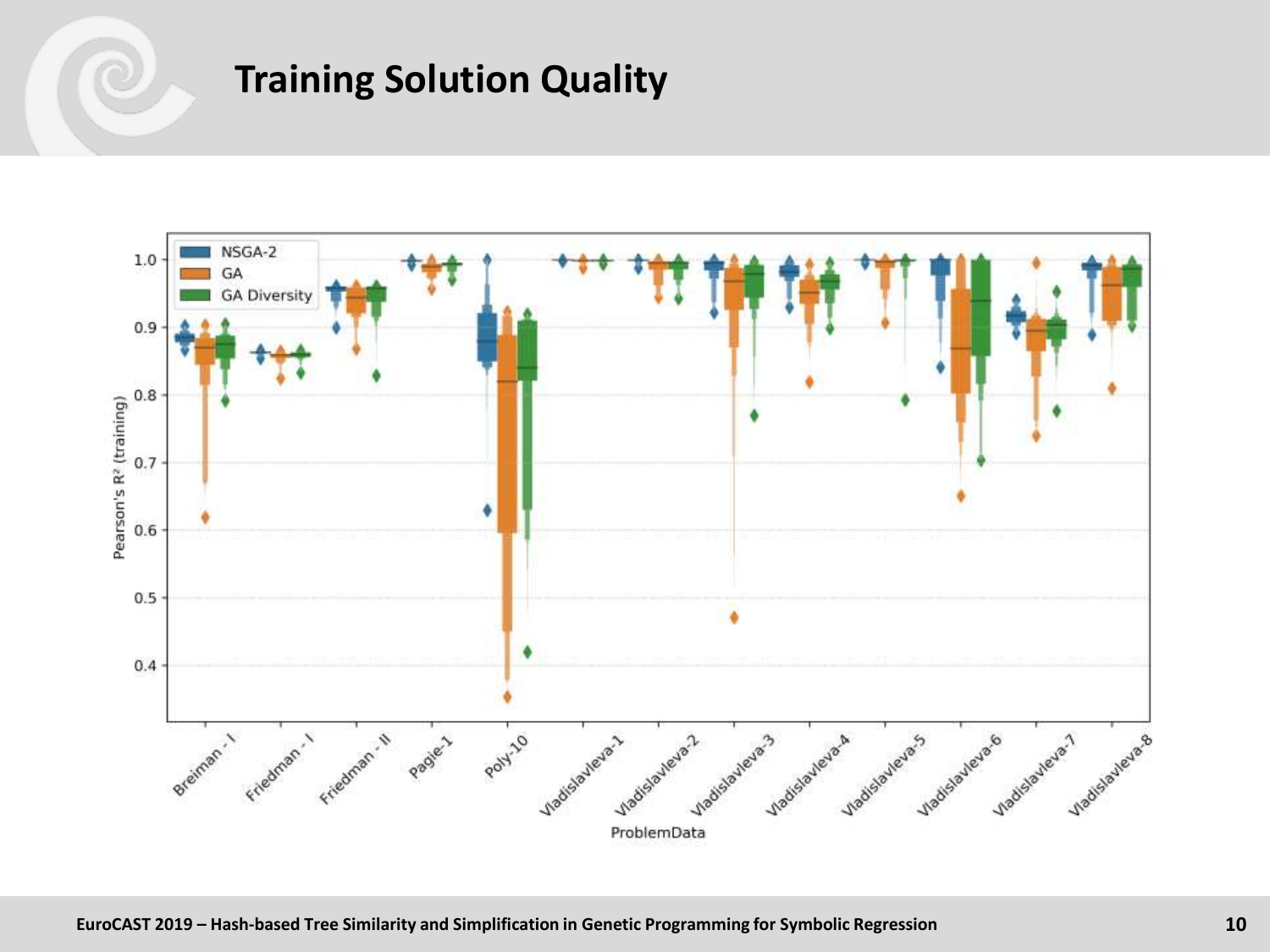## **Test Solution Quality**

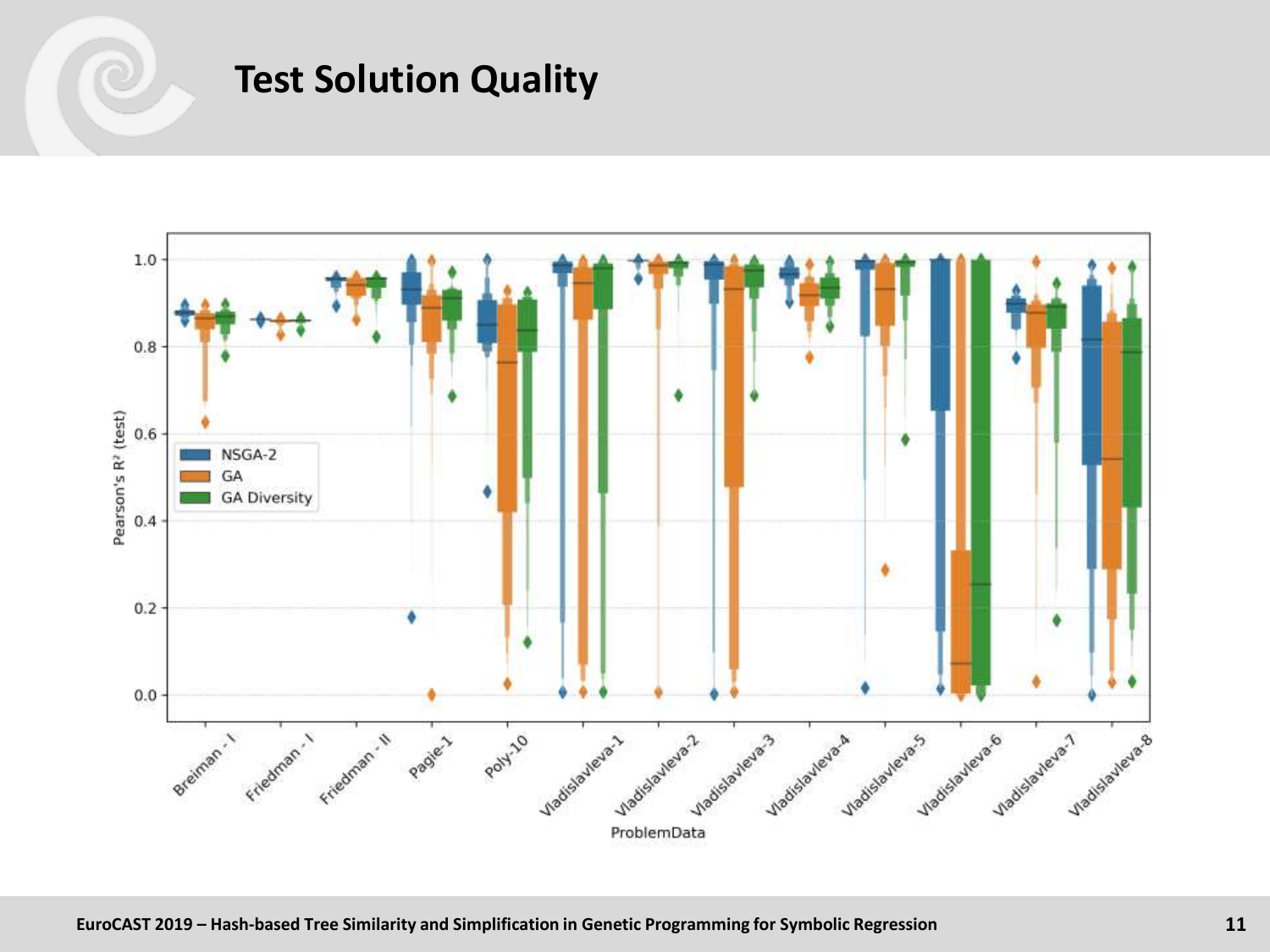



Algorithm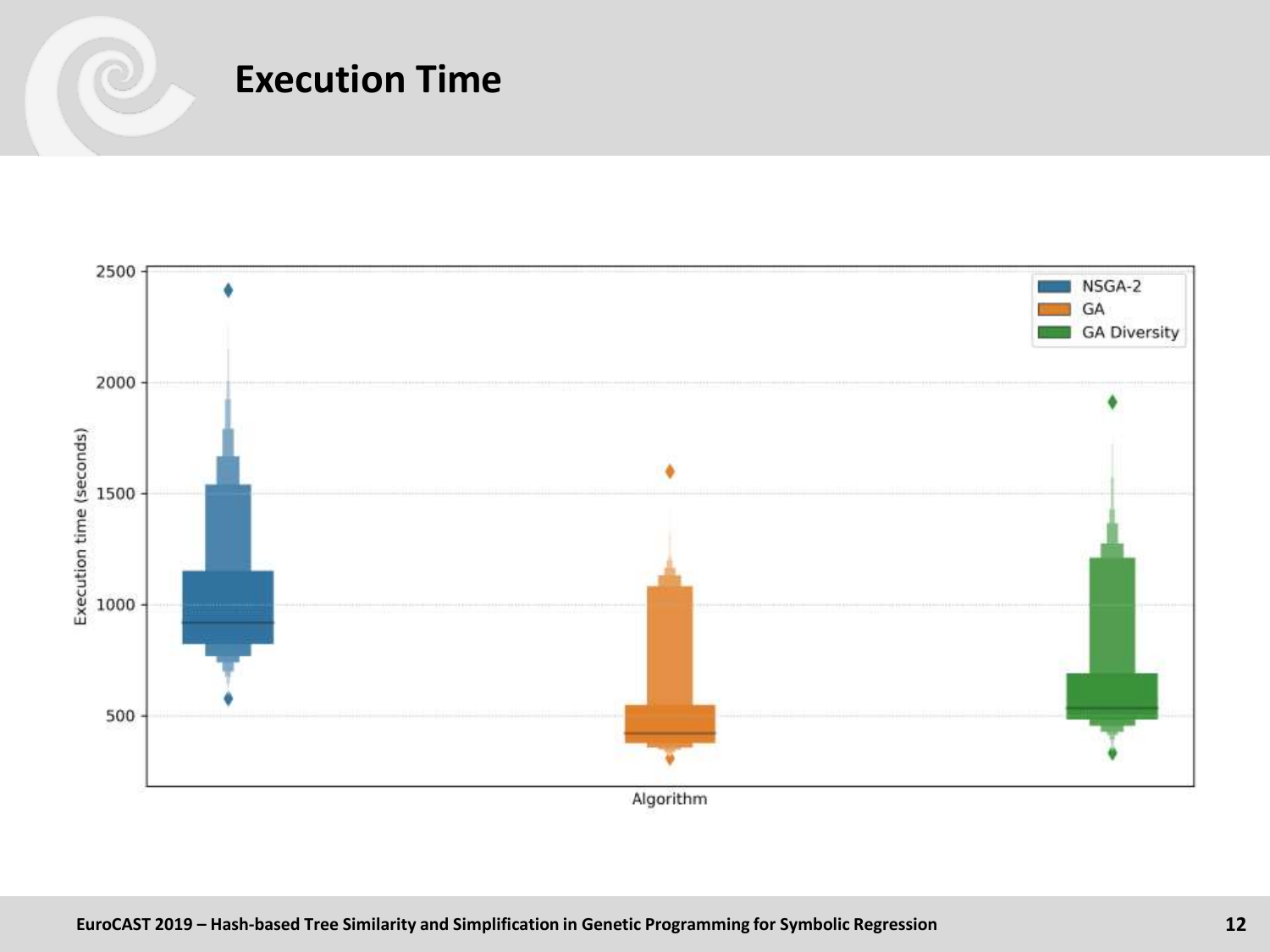## **Population Diversity**

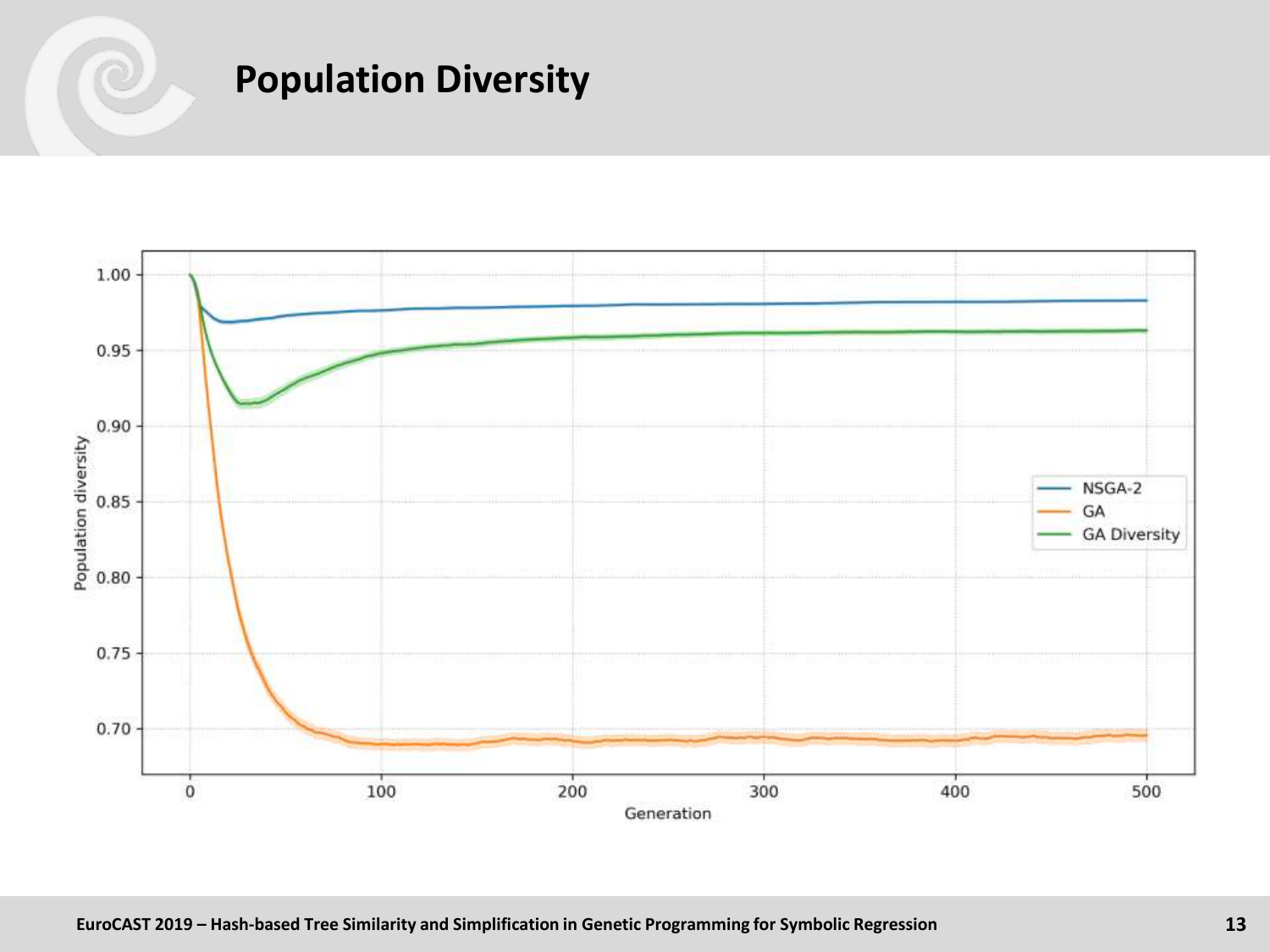## **Average Tree Length**

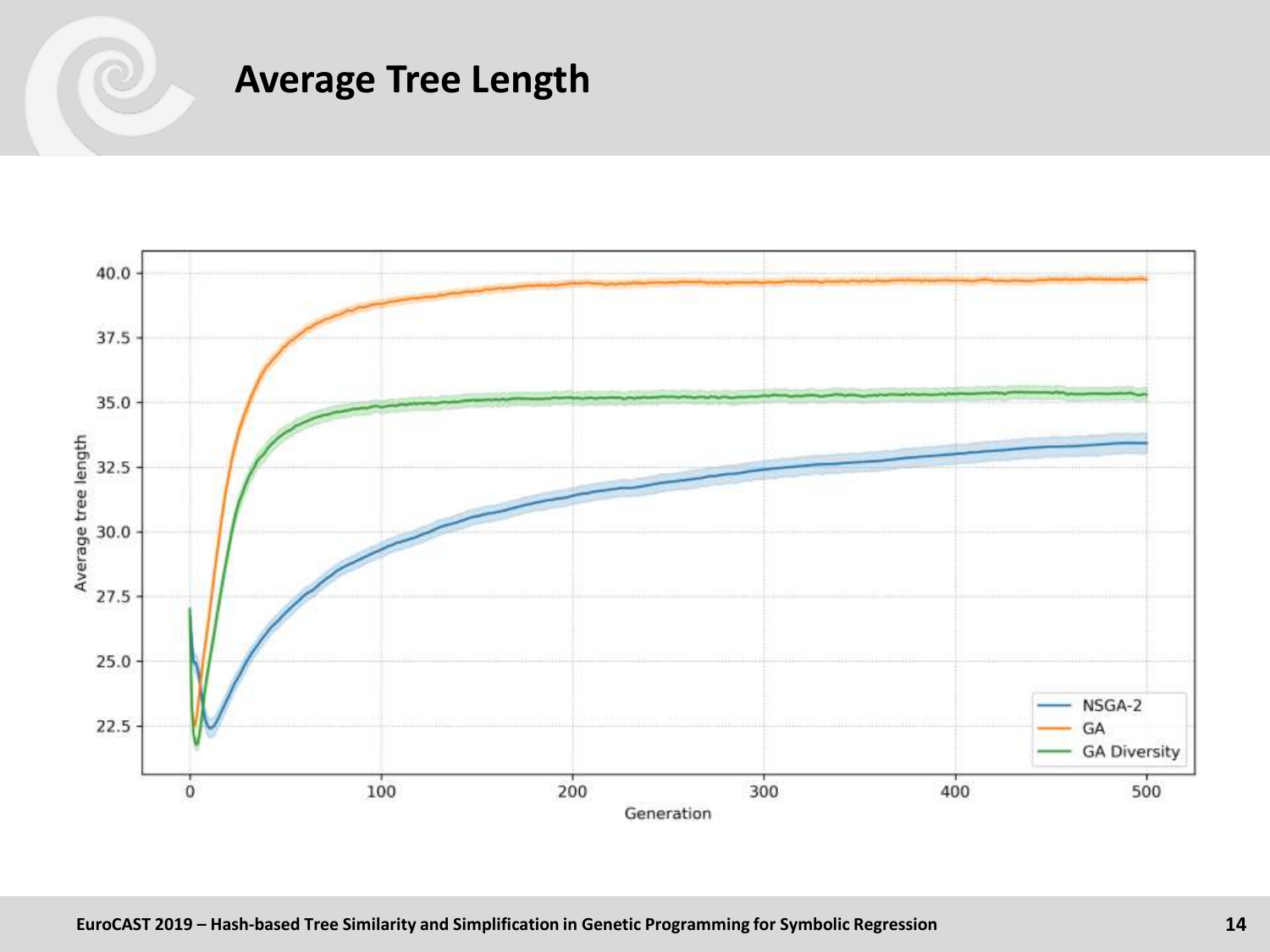## **Mining Common Subtrees**

## **Hash entire population and count hash value frequencies**

#### **Building blocks** G

- Building blocks discovered later in the run should count more
- Use a weighted sum approach
- Importance score calculated as

$$
Score = \sum_{i=0}^{MAXGEN} i \cdot freq_i
$$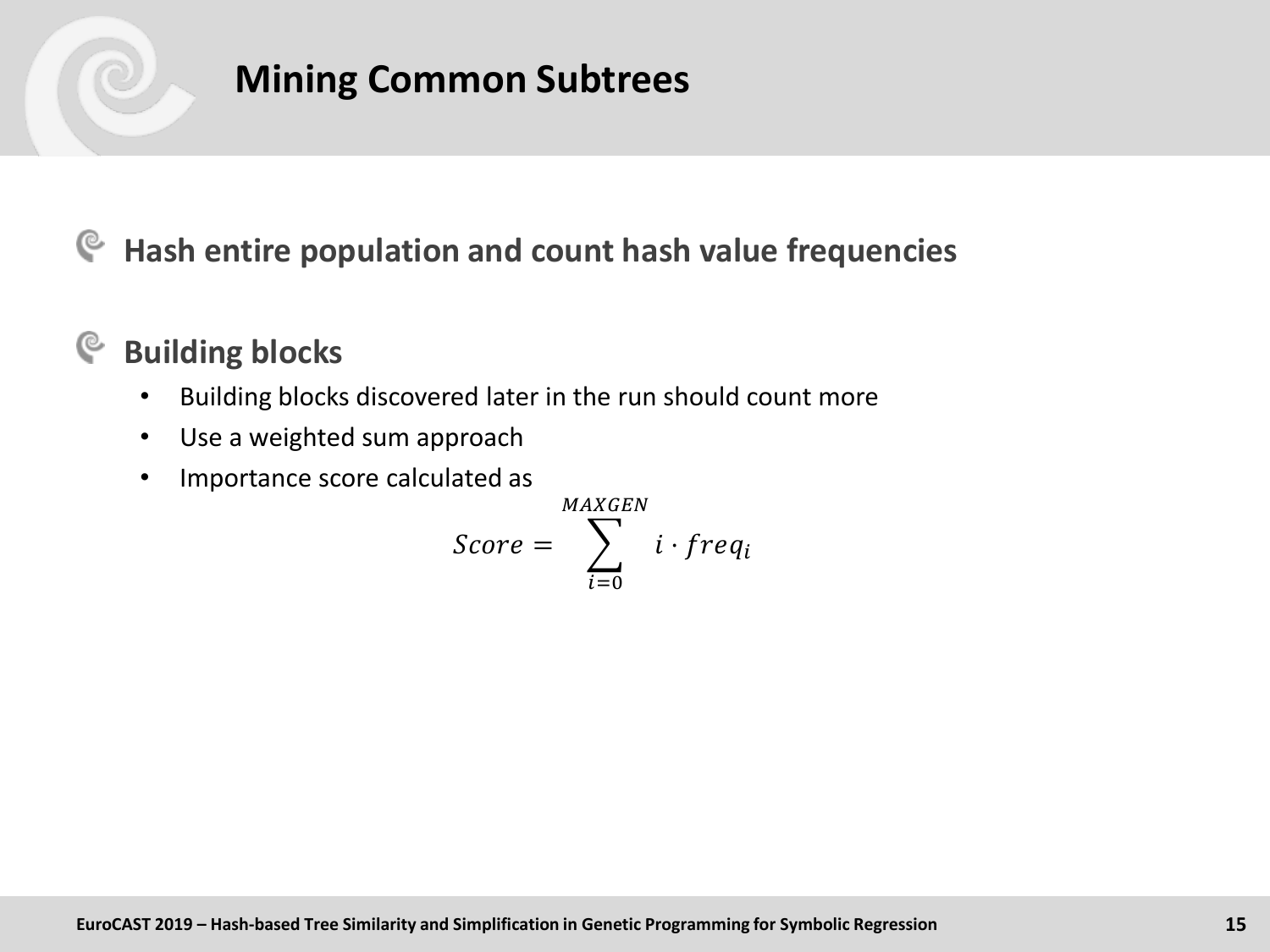## **Most Common Subtrees - Example 1**

Vladislavleva-6  $F(\mathbf{x}) = 6 \cdot \sin(x_1) \cdot \cos(x_2)$ 

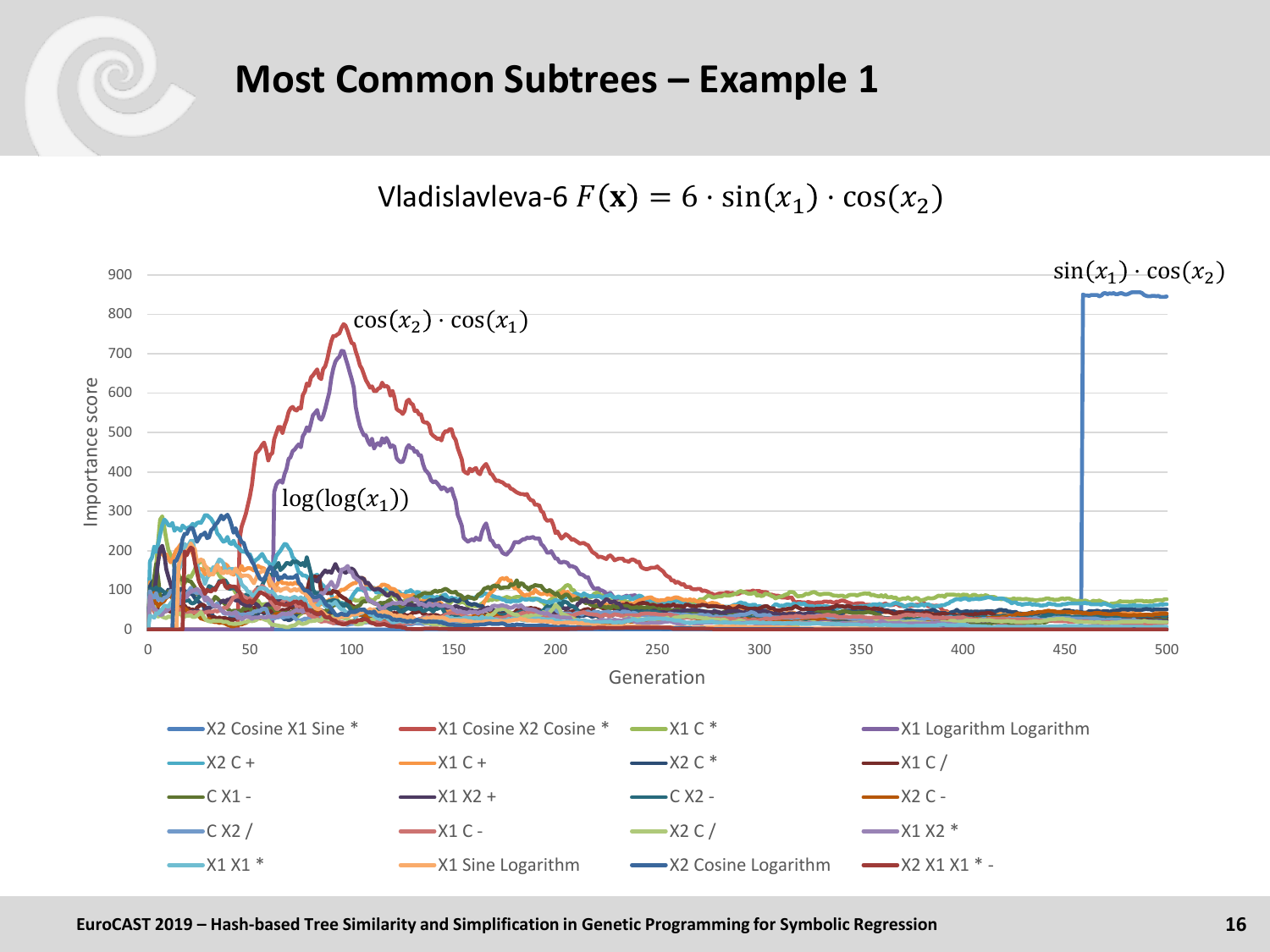

## **Most Common Subtrees - Example 2**

Poly-10  $F(\mathbf{x}) = x_1 x_2 + x_3 x_4 + x_5 x_6 + x_1 x_7 x_9 + x_3 x_6 x_{10}$ 

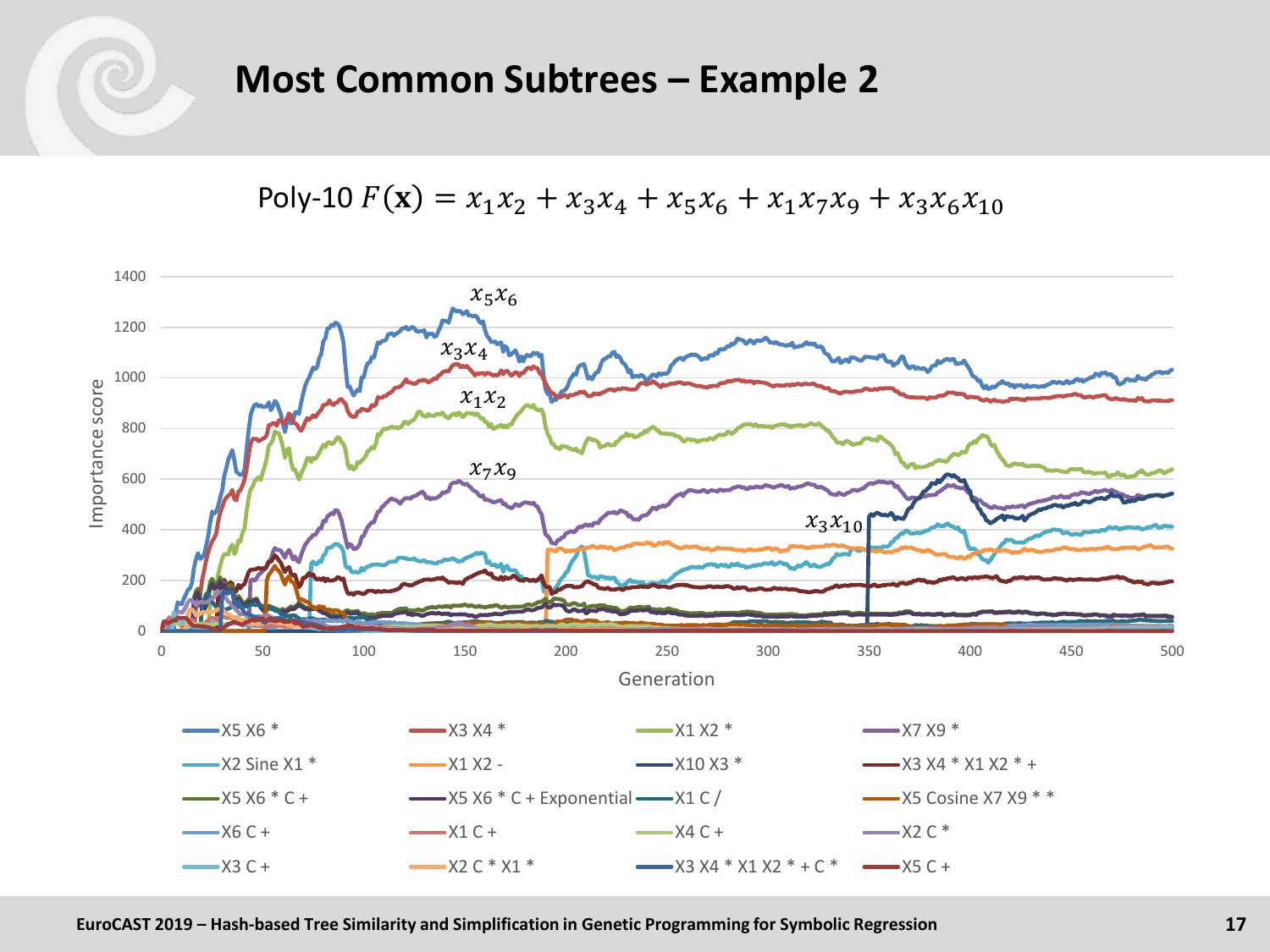

## **Conclusion**

#### **Efficient hashing method for expression trees** ্ত

- Simple, linear data structures
- Sorting of node arguments for handling unordered trees and commutative symbols
- Each tree hashed only once
- Mining of common subtrees in the population

## **Used to identify equivalent expressions**

Simplification of same terms

## **Hash-based tree distance feasible to use online**

- Incorporates tree semantics by hashing leaf node coefficients
- Diversity measure prevents premature convergence
- Helps create solutions with better generalization capabilities
- Suitable as secondary objective (NSGA-2)